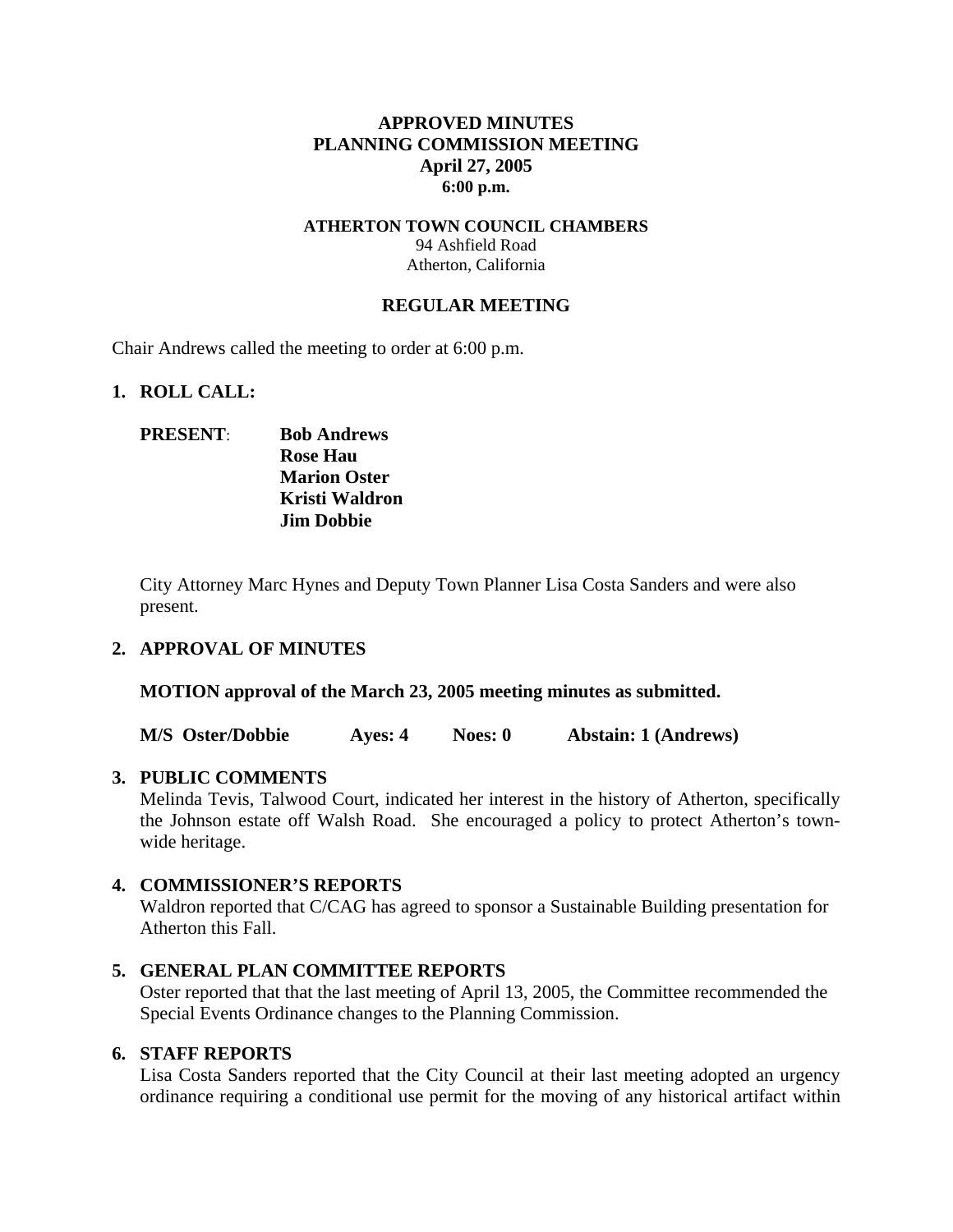April 27, 2005 Planning Commission Minutes Page -2-

the Flood Estate and requested Staff proceed with Town-wide inventory and protection measures. The Council requested this item come back to them rather than the General Plan Committee. The next meeting of the General Plan Committee will be canceled due to a lack of agenda items.

# **PUBLIC HEARINGS**

7. **Tentative Parcel Map – 64 Moulton** – Tentative Parcel Map to allow the subdivision of one parcel into two parcels. Atherton Municipal Code Section 16.16.

Lisa Costa Sanders presented the staff report and noted the reasons outlined in the staff report to support the request.

Frank Merrill, 64 Moulton, requested the Planning Commission approve the tentative parcel map and is available to answer any questions.

Tom Croft, 76 Moulton, stated that he would like the driveway moved to the other side of the property and expressed concern with the impact to heritage trees on site.

# **MOTION to approve the Tentative Parcel Map at 64 Moulton based on the following findings and subject to the conditions contained in the Tentative Parcel Map Certificate:**

**M/S Dobbie/Oster Ayes: 5 Noes: 0** 

## *Findings:*

- 1. The Tentative Parcel Map is in conformance with the Subdivision Map Act and the Atherton Subdivision Ordinance.
- 2. The size and shape of the proposed subdivision is in general conformance with Town requirements and the general pattern of the neighborhood and will not cause traffic, health or safety hazards
- 3. The proposed subdivision will have proper and sufficient access to a public street.
- 4. The proposed map and the design or improvement of the proposed subdivision is consistent with the Atherton General Plan.
- 5. The site is physically suitable for the proposed type of development.
- 6. The site is physically suitable for the proposed density of development.
- 7. The design of the subdivision or the proposed improvements are not likely to cause substantial environmental damage or substantially and avoidably injure fish or wildlife or their habitat.
- 8. The design of the subdivision or the type of improvements is not likely to cause serious public health problems.
- 9. The design of the subdivision or the type of improvements will not conflict with easements, acquired by the public at large, for access through or use of, property within the proposed subdivision, or that alternate easements, for access or for use, will be provided, and that these will be substantially equivalent to those previously acquired by the public.